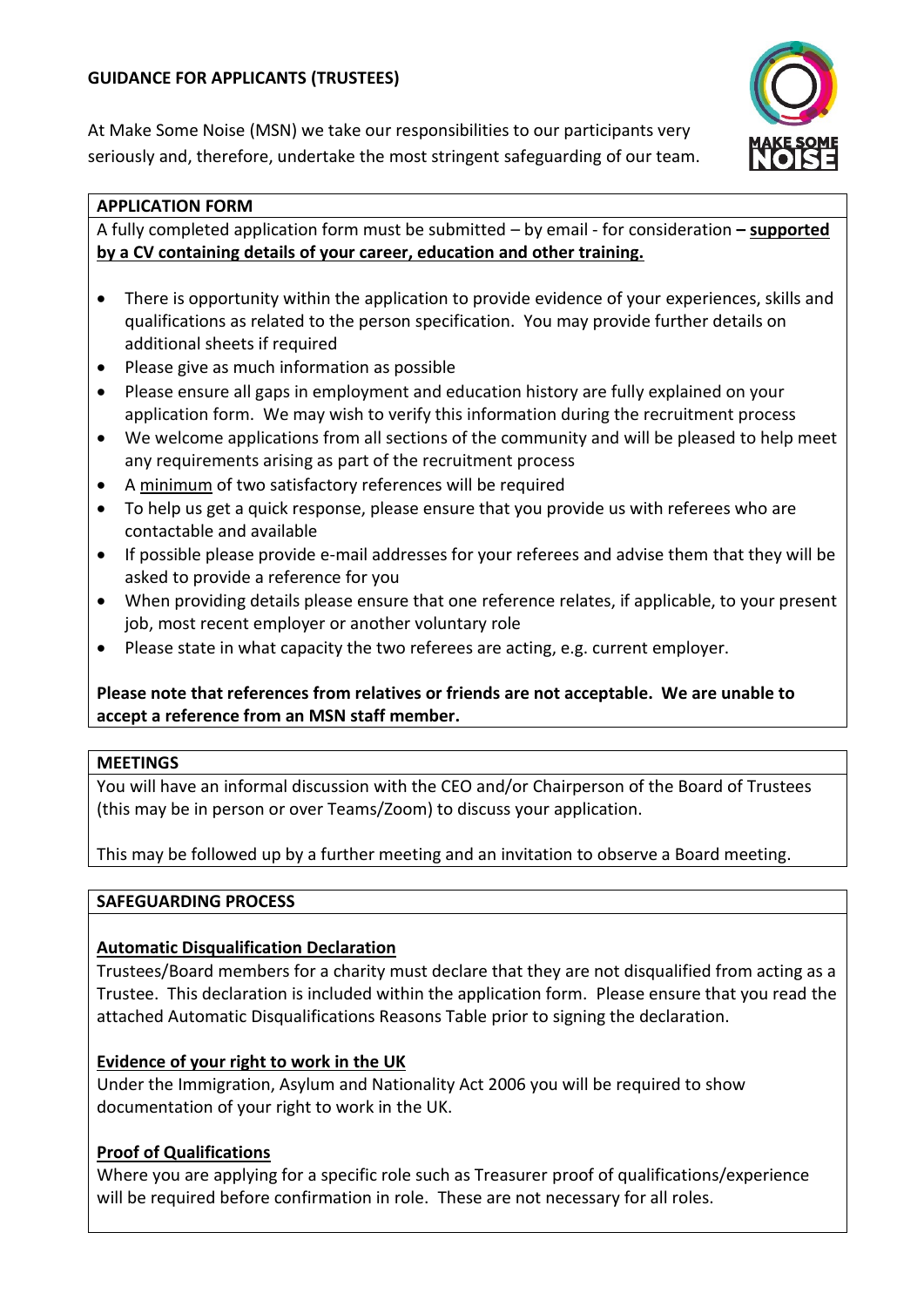# **Documentation for an Enhanced Disclosure and Barring Service check**

As the role of Trustee supervises the CEO and organisation as a whole an Enhanced DBS check will be required. This may include a barred list check if relevant to a specific role.

Under the Rehabilitation of Offenders Act 1974 some roles with MSN fall under the Exceptions Orders which exist to protect vulnerable client groups such as children, young people, and the elderly, sick or disabled. In such cases, we are legally entitled to ask you for details of all criminal convictions, even if they are "spent" or "unspent" under the Rehabilitation of Offenders Act. All details of criminal convictions will be disclosed by the Disclosure and Barring Service.

Please bring the required documentation with you – copies will be taken and kept securely and destroyed if you are unsuccessful.

# **Please note:**

Following completion of a DBS check paid for by MSN you are required to join and maintain a subscription to the DBS Update Service so that periodic checks can be undertaken – checks will take place at least annually. As the role of Trustee is a Voluntary role there is no fee for the subscription. Failure to maintain the subscription could lead to suspension from the Board until a new DBS is in place – you may be required to pay the administration fee for this check.

Further information can be found<https://www.gov.uk/dbs-update-service>

# **REFERENCES**

References will be taken up if, after your initial discussion with the CEO/Chair, it is decided to progress your application.

# **LEVEL 1 SAFEGUARDING TRAINING**

- You will be required to complete an online safeguarding course prior to confirmation of your acceptance to the Board
- Training will be renewed every three years or as required by Make Some Noise or local authorities relevant to your role.

# **PHOTOGRAPH AND BIOGRAPHY**

We will require a copy of a recent head and shoulders photo that can be used for an ID card and on our website, in digital format where possible. We also require a brief biography for the website.

# **DATA PROTECTION**

Under current Data Protection legislation and GDPR we have responsibilities to process the personal data we hold in a fair and proper way. For further information please see our full Privacy Notice [\(http://www.make-some-noise.com/make-some-noise-policies\)](http://www.make-some-noise.com/make-some-noise-policies).

We may contact other organisations (such as the Disclosure and Barring Service, Job Centre Plus, previous employer/s, education establishments, etc) to check the information you have given on the application form.

The information will be stored securely, both manually and electronically and destroyed after 6 months if your application is unsuccessful. If you are successful all documentation (application, references etc plus copies of any contracts) will be retained in line with our Data Protection Policy, Privacy Notice and any Insurance requirements.